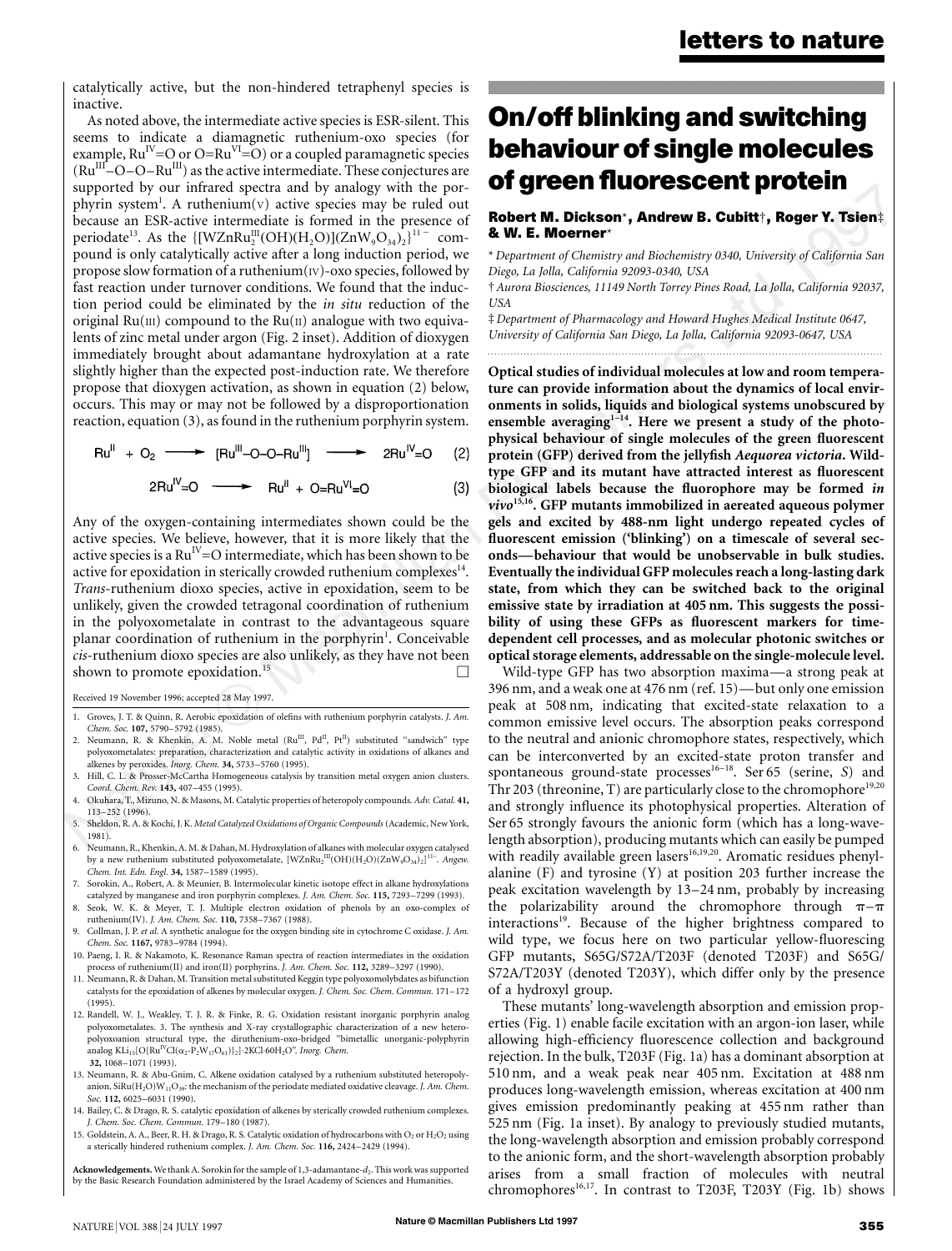### **letters to nature**

much weaker absorption at 400 nm which produces (Fig. 1b inset) only weak emission at 470 nm and dominant long-wavelength fluorescence (535 nm). Excitation at 488 nm, however, yields emission nearly identical to that of T203F. The Ser 65 and Thr 203 mutations combine to make the low-energy absorption strongest in both mutants (opposite to wild-type photophysics); however, the emission properties suggest that a larger portion of the neutral form persists in T203F.

Single molecules of T203F (number of molecules,  $n = 178$ ) and T203Y  $(n = 199)$  immobilized in polyacrylamide gels<sup>21</sup> were directly imaged by excitation at 488 nm and detection of polarization-dependent emission. During several minutes of illumination, each molecule produced several seconds of fluorescence, then several seconds without emission, followed by resumption of emission, repeating over the course of many minutes. Such highcontrast 'blinking' behaviour, which is unobservable in bulk experiments, is reminiscent of spectral and amplitude fluctuations reported previously for single small fluorophores<sup>9,10</sup>. These GFP mutants, however, show further interesting characteristics. Each GFP molecule generally ended in a non-fluorescent state after emission of  $\sim 10^6$  photons. This final dark state was found to be long-lived: after 5 min with no pumping, the single molecules remained non-emissive on re-irradiation at 488 nm (Fig. 2, panels 1, 3, 5, 7, 9). The bright state could be reproducibly recovered, however, by irradiation at 405 nm for 5 min before 488-nm reirradiation (Fig. 2, panels 2, 4, 6, 8, 10), an optically induced switching effect. To our knowledge, these GFP mutants provide the first example of a room-temperature optical switch in which each molecule is individually addressable, readout being accomplished quasi-non-destructively by way of fluorescence (similar to earlier liquid-helium-temperature systems<sup>22</sup>). The bacteriorhodopsin protein also exhibits room-temperature switching, but it



Figure 1 Bulk spectra of GFP mutants. a, T203F. Main figure: solid line, absorption; dotted line, emission excited by 488-nm irradiation. Inset, emission excited by 400-nm irradiation. **b**, T203Y. Main figure: solid line, absorption; dotted line, emission excited by 488-nm irradiation. Inset, emission excited by 400-nm irradiation.



Figure 3 Traces of typical fluorescence intensity versus time for T203Y (a) and T203F (b) with an excitation intensity of 2,000W cm<sup>-2</sup>. Each trace covers 16 s. Autocorrelations of the fluorescence trajectories a and b, expanded to illustrate the decay over the first 20 s, are shown in c and d, respectively, with confidence limits.



Figure 2 The switching behaviour of a single T203F molecule, illustrated by a series of ten consecutive experiments on the same molecule. Each 100-ms frame shows the emission produced by 488-nm illumination (60 nm  $\times$  60 nm pixel size). In odd-numbered frames (1, 3, 5, 7, 9), the sample was pre-illuminated for 90 s at 488 nm to prepare the long-lived dark state, followed by 5 min with no light incident, after which the displayed image was obtained. The dark state was still present in each case. In even-numbered frames (2, 4, 6, 8,10), the sample was also

pre-illuminated for 90 s at 488 nm to prepare the dark state, but then the sample was irradiated for 5 min at 405 nm (1 W cm $^{-2}$ ), after which the displayed image was immediately obtained. In each case, the emissive state is restored by the 405-nm irradiation. The odd-numbered cases assess the thermal stability of the dark state, whereas the even-numbered cases determine its photosensitivity to 405 nm irradiation. Similar optical switching behaviour occurred for T203Y.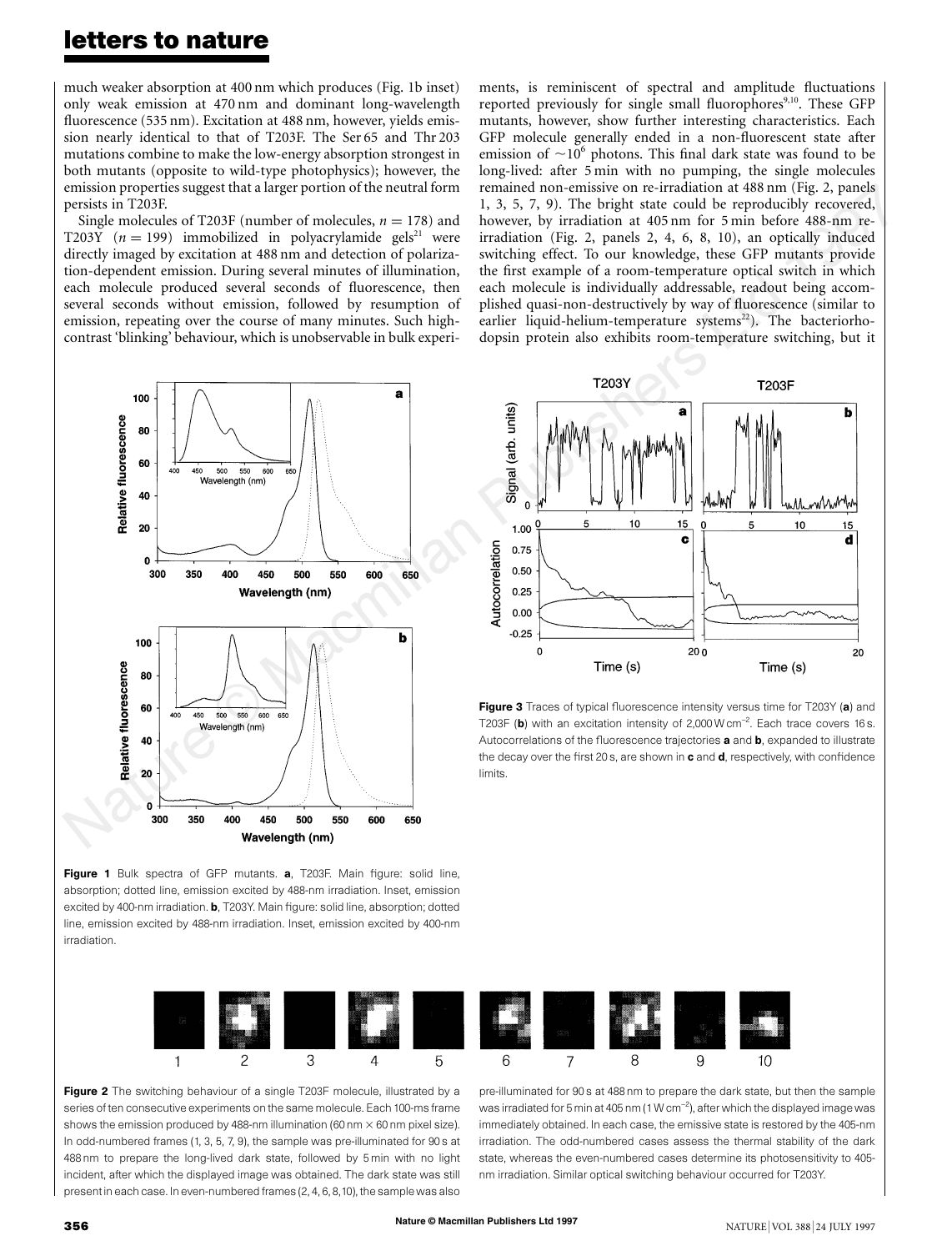### **letters to nature**

efficiently photoisomerizes without fluorescing<sup>23</sup>, rendering it inaccessible to single-molecule detection and use.

Many single GFP molecule fluorescence trajectories (Fig. 3a, b) were analysed to develop on-time and off-time histograms commonly used in single-ion-channel recordings<sup>24</sup>. Only the highintensity data (2,000 W cm<sup>−</sup><sup>2</sup> ), however, produced a sufficient signal-to-noise ratio to reliably distinguish bright and dark by a single threshold. The on-time histograms were fitted by single exponentials (time constants: T203Y 0.86 s ( $n = 89$ ), T203F 0.71 s  $(n = 97)$ ). The dark-time histograms, however, showed bi-exponential decays for both mutants with a short decay time of  $\sim$ 1 s and a long decay time greater than several tens of seconds (limited by our 90-s data collection time), corresponding to the blinking and switching timescales, respectively.

To obtain more information from fluorescence trajectories at lower intensity, we use autocorrelation analysis, which has helped the understanding of several single-molecule systems $^{14}$ . Typical T203Y and T203F single-molecule autocorrelations are presented with confidence limits in Fig. 3c, d. The autocorrelation time  $\tau_c$ (determined from an exponential fit to the autocorrelation decay) reflects the average period of on/off behaviour. Histograms of the  $\tau_c$ values from 377 individual GFP molecules are shown in Fig. 4 as a function of excitation intensity. Whereas the average autocorrelation time,  $\tau_c^{avg}$ , is reduced by only a factor of two for a 20-fold increase in power, the single-molecule measurements produce the entire distribution, providing clear evidence that  $\tau_c$  shortens with increased intensity. As the autocorrelation measures how the fluorescence intensity correlates with itself in time, the faster and less power-dependent autocorrelation decays of T203Y relative to those of T203F indicate that the additional hydroxyl group of T203Y facilitates a lower-energy pathway to chromophore activation/ inactivation (Fig 5).



Figure 4 Histograms of single-molecule autocorrelation times  $\tau_c$  as a function of incident intensity; average autocorrelation times,  $\tau_c^{\text{avg}}$ , are calculated from the distributions. Histograms **a, b, c** correspond respectively to T203Y at 100 W cm<sup>-2</sup>  $(\tau_c^{\text{avg}} = 2.82 \pm 0.62 \text{ s}, \ \ n = 36)$ , 500 W cm<sup>-2</sup>  $(\tau_c^{\text{avg}} = 2.01 \pm 0.36 \text{ s}, \ \ n = 74)$  and 2,000 W cm<sup>-2</sup> ( $\tau_c^{avg} = 1.61 \pm 0.27$  s,  $n = 89$ ). Traces **d, e** and **f** were generated from T203F data at respectively 100W cm<sup>-2</sup> ( $\tau_c^{\text{avg}} = 4.78 \pm 0.80 \text{ s}$ ,  $n = 41$ ),  $500 \,\mathrm{W \, cm^{-2}}$  ( $\tau_c^{\text{avg}} = 2.91 \pm 0.57 \,\mathrm{s}, n = 40$ ) and 2,000 W cm<sup>-2</sup> ( $\tau_c^{\text{avg}} = 1.37 \pm 0.27 \,\mathrm{s},$  $n = 97$ ). Quoted errors correspond to 80% confidence limits.



Figure 5 Schematic diagram of the various states consistent with the experimental observations as described in the text. For simplicity, the states are depicted as connected as  $A \leftrightarrow I \leftrightarrow N$ , but  $I \leftrightarrow A \leftrightarrow N$  is also possible. A\* and N\* denote excited states of A and N, respectively. See text for definitions of other symbols.

The observed single-molecule dynamics and bulk absorption and emission spectra suggest the model in Fig. 5. Because T203Y and T203F have strong absorption maxima near 513 nm, we define the bright state as the anionic form, A, which absorbs 488-nm excitation and emits photons at 525 nm, and the dark states as those which do not. The blinking indicates that a dark state, I, exists from which spontaneous return to A occurs, although the exact identity of form I is unknown at present. Processes  $P_1$  populate the state I, either directly, or as a result of thermally activated barrier-crossing produced by cooling of excited vibrational levels of the electronic ground state. The latter possibility is consistent with the weak power dependences observed in the  $\tau_c$  values of both mutants (Fig. 4). In addition, there is another dark state which is eventually reached with lower probability (state N, process  $P_2$ ) and which has a long lifetime ( $>$ 5 min) in the absence of light. We use "N" for this state as much evidence suggests this to be the neutral form<sup>15–18</sup>, and the data in Fig. 1a suggests that the less-polar solvation shell produced with Phe 203 favours this neutral state. The ground-state barriers in both mutants for the transition from state N to state I are large enough to allow ambient stability of state N, consistent with the bi-exponential dark-time distributions. Excitation at 405 nm, however, does regenerate state A, by some third process  $P_3$ , showing that light-induced conversion from the neutral to the anionic state occurs when higherenergy photons are present. Because the wild-type hydrogen-bonding and chromophore solvation shell are altered in T203Y and T203F, these mutants show distinct, but interconvertible, neutral and anionic states with very different photophysical properties.

These optical transformations of GFPs are likely to be obscured in ensemble-averaged measurements. Continuous monitoring of these immobilized single protein molecules shows that a process, which might be identified as irreversible 'bleaching', reverses on illumination at a different wavelength. This controllable photochromism may allow these GFP mutants to be used as caged fluorescent markers to monitor time-dependent cellular processes such as protein diffusion or transport<sup>25</sup>. Photochromic GFPs could also offer potential advantages in optical information storage<sup>26,27</sup> such as high storage densities (1 bit per molecule), photostability even in aereated samples, fluorescent readout, ease of production, known atomic resolution structure, and amenability to optimization by mutagenesis.

#### Methods

Mutants. GFP was expressed in *Escherichia coli* using the expression plasmid pRSET (Invitrogen) in which the region encoding GFP was fused in-frame with